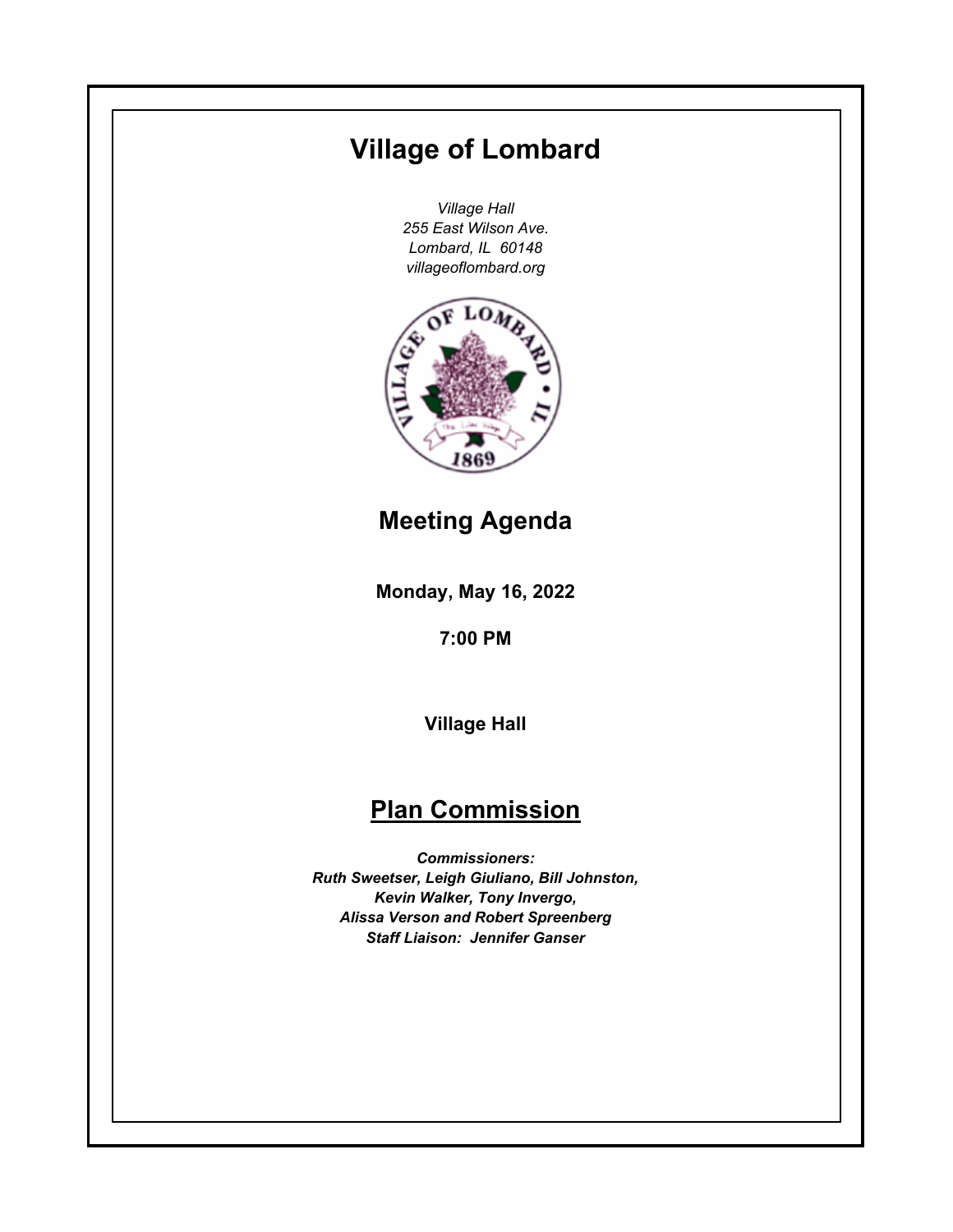# **Call to Order**

# **Pledge of Allegiance**

## **Roll Call of Members**

# **Public Hearings**

| 220160 | PC 22-12: 303 W. Roosevelt Road - Heritage Cadillac<br>The petitioner requests that the Village take the following action on the<br>subject property located within the B4APD Planned Development<br>(Heritage Cadillac Planned Development):<br>Pursuant to Section 155.504 (A) (major changes in a planned<br>development) of the Lombard Village Code, amend the Heritage Cadillac<br>Planned Development, as established by Ordinance No. 5309 and<br>amended by Ordinance No. 5375, to approve a site plan that changes the<br>location of the showroom building by more than 10 feet, based upon the<br>submitted plans. (DISTRICT #2)                                                                                                                                                                                                                                                                                                              |
|--------|-----------------------------------------------------------------------------------------------------------------------------------------------------------------------------------------------------------------------------------------------------------------------------------------------------------------------------------------------------------------------------------------------------------------------------------------------------------------------------------------------------------------------------------------------------------------------------------------------------------------------------------------------------------------------------------------------------------------------------------------------------------------------------------------------------------------------------------------------------------------------------------------------------------------------------------------------------------|
| 220158 | PC 22-11: 747 E. Roosevelt Road - Midwest Car Connect<br>The petitioner requests a conditional use pursuant to Section 155.417(G)<br>(2)(a)(iv) of the Lombard Village Code to allow for motor vehicle sales to<br>operate on the subject property located within the B4A Roosevelt Road<br>Corridor District. (DISTRICT #6)                                                                                                                                                                                                                                                                                                                                                                                                                                                                                                                                                                                                                              |
| 220097 | PC 22-05: 855 E. Roosevelt Road (Usmania Prime) (Continuance<br>from the 4-18-22 PC Meeting)<br>The petitioner, SAFA ENTERPRISES, LLC, requests that the Village take<br>the following actions on the subject property located within the B4A<br>Roosevelt Road Corridor District, to provide for the construction of a new<br>principal building:                                                                                                                                                                                                                                                                                                                                                                                                                                                                                                                                                                                                        |
|        | 1. A conditional use under Sections 155.103(F) and 155.417(G)(2)(a)<br>(vii) of the Zoning Ordinance to allow a restaurant, including<br>entertainment and dancing when conducted as part of the restaurant<br>operations and secondary to the principal use;<br>2. A conditional use under Sections 155.103(F) and 155.417(G)(2)(c)<br>(vii) of the Zoning Ordinance to allow a building containing a<br>restaurant as a principal use that will exceed 40 feet in height;<br>3. A conditional use under Sections 155.103(F) and 155.417(G)(10)<br>(b) of the Zoning Ordinance to allow outdoor display and sales on a<br>seasonal or periodic basis in the row of parking along the south<br>elevation of the building and in the rooftop area;<br>4. A variation under Sections 155.102(B)(3) and 155.103(C)(2)(b)<br>from Sections $155.417(G)(12)$ and $155.602(C)(Table 6.3)$ which<br>require 112-132 parking spaces in order to allow 116 parking |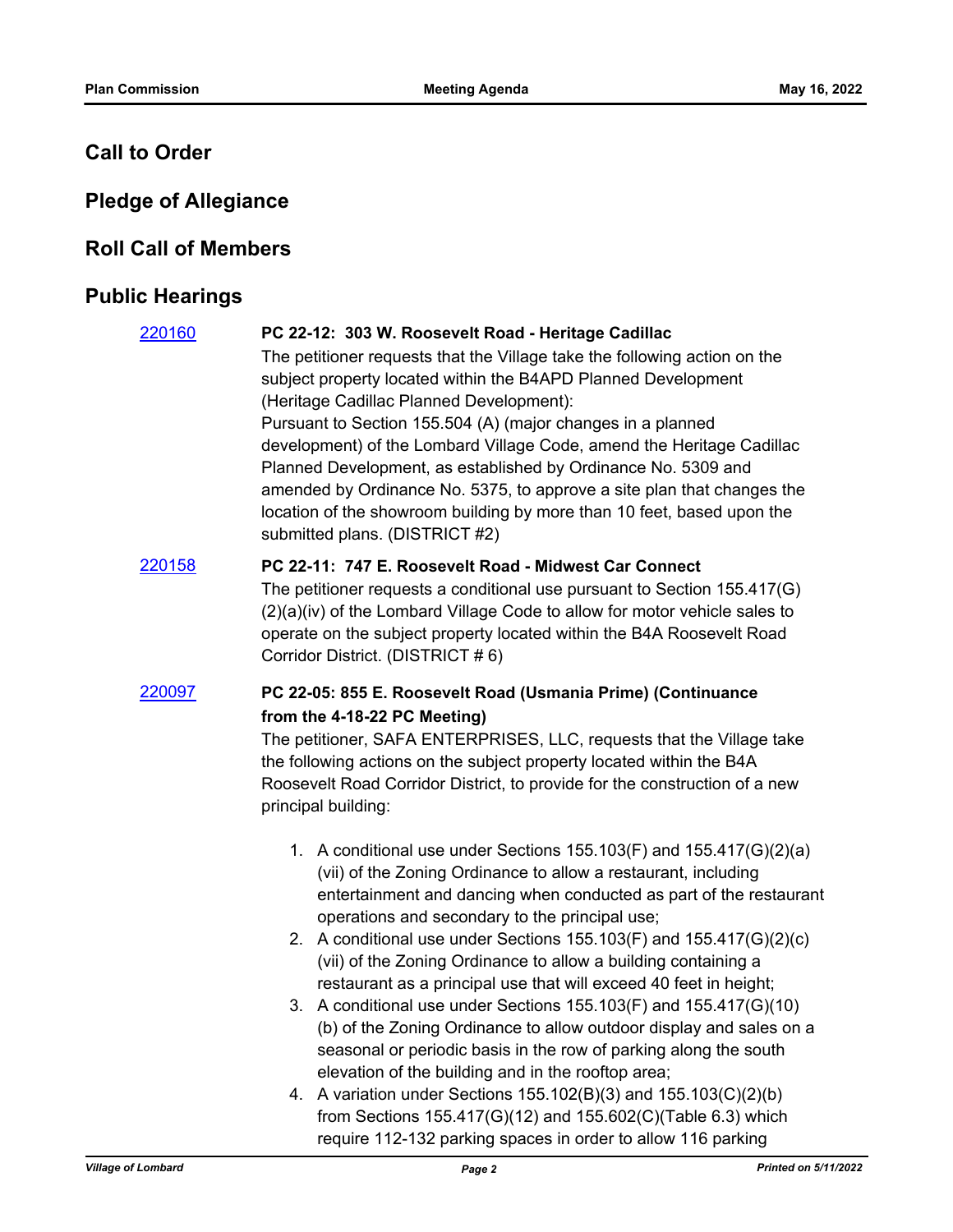spaces to serve dining areas not to exceed those shown in the plans and to allow a reduction of eight (8) of these spaces for seasonal outdoor cultural events according to the conditional use noted in Item 3;

- 5. A variation under Sections 155.102(B)(3) and 155.103(C)(2)(b) from Sections 155.417(G)(12) and 155.603(A) which does not require a loading space, but which requires a voluntary loading space to be constructed with a maneuvering apron (155.603(A)(2) (a)(ii)) in order to allow three (3) employee parking spaces at the entry to a loading zone  $(155.603(A)(6))$ ;
- 6. A variation under Sections 155.102(B)(3) and 155.103(C)(2)(b) from Sections 155.417(G)(12), 155.417(G)(14) and 155.602(A)(10) (d) which requires parking lot lighting to be directed away from the lot lines and to fall below certain maximum intensities in order to avoid these requirements for lighting adjacent to the access easement serving the subject property and the easterly adjacent property;
- 7. A variation under Sections 155.102(B)(3) and 155.103(C)(2)(b) from Sections 155.417(G)(12) and 155.706(B)(2)(c) in order to allow landscape islands on the west elevation of the building to host two rickshaws and have less than the number of required shade trees and ground cover;
- 8. A variation under Sections 155.102(B)(3) and 155.103(C)(2)(b) from Section 155.417(G)(14) which requires lighting to shine down in order to permit evening lighting designed to articulate landscape features and the rickshaws as approved by the Director of Community Development and provided that no perimeter landscaping within 100 feet of the south lot line is articulated with such lighting;
- 9. A variation under Sections 155.102(B)(3) and 155.103(C)(2)(b) from Section 155.707(B)(4)(d) which requires transition yard areas not planted with trees or shrubs to be maintained as lawn in order to permit the south lot line to be maintained with all trees and understory plant material to remain in the wetland, flood way and floodplain reflected in the plans (affects south transition yard except east +/-45 feet);
- 10. A variation under Sections 155.102(B)(3) and 155.103(C)(2)(b) from Section 155.708 which requires a ten-foot foundation landscaping area on all sides of a building in order to allow development with a five-foot foundation landscaping area on the north and west sides and no foundation landscaping area on the east and south;
- 11. A variation under Sections 155.102(B)(3) and 155.103(C)(2)(b) from Article XI which imposes several detailed landscaping requirements in Sections 155.701 through 155.710 in order to accomplish innovative landscaping shown in the two-sheet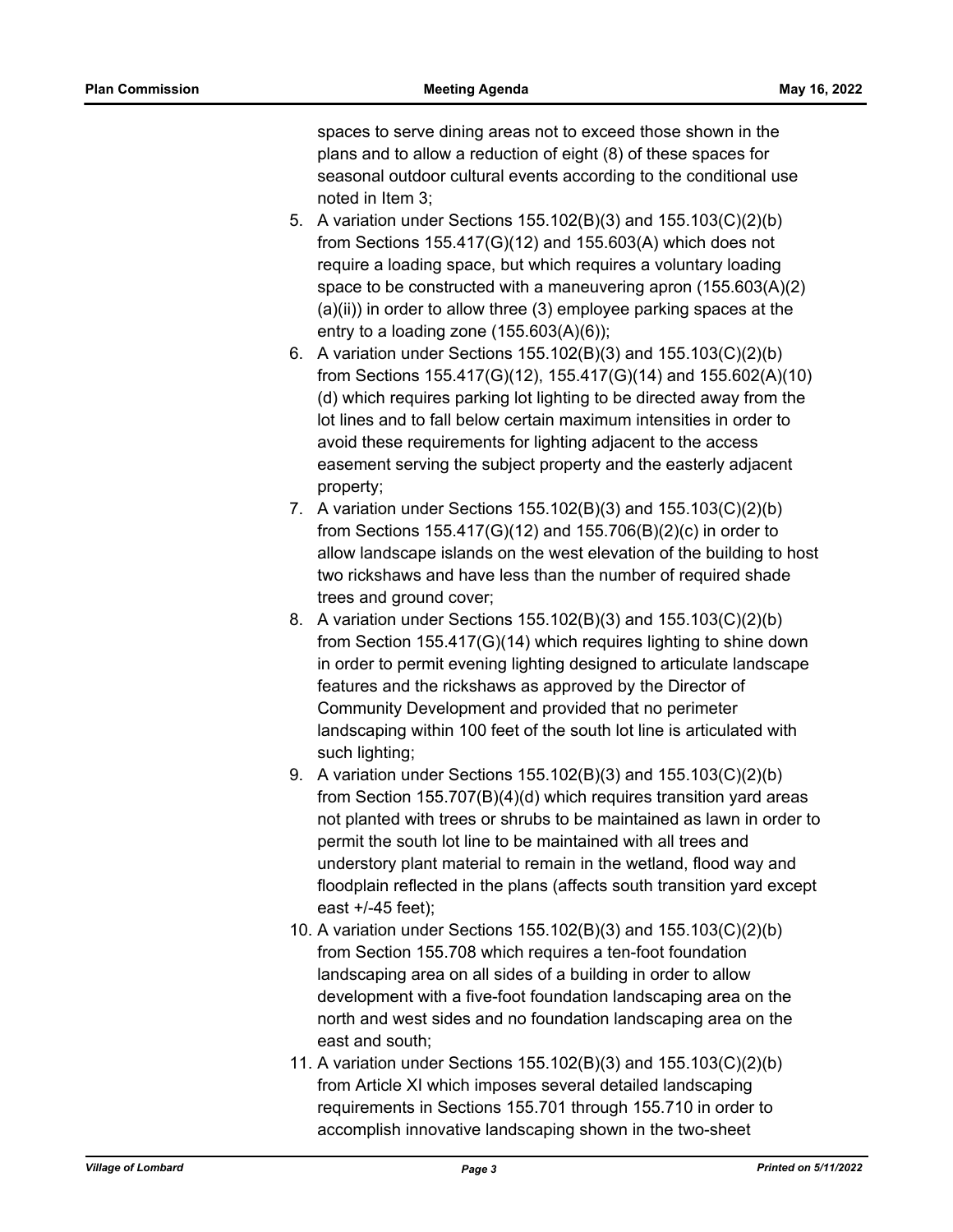landscape plan on file with the Village for the benefit of natural areas on the site and to the south as well as residential neighbors to the south; and 12. Approval of a site plan and landscaping plan under Section 155.103(I) and Section 155.702 of the Zoning Ordinance

(DISTRICT #6)

### **Business Meeting**

#### **Approval of Minutes**

*Request to approve the April 18, 2022 meeting minutes*

#### **Public Participation**

*A 15-Minute period is allowed for public comments on any issue related to the Plan Commission*

## **DuPage County Hearings**

*There are no DuPage County Hearings*

### **Chairperson's Report**

*As presented by the Plan Commission Chairperson*

#### **Planner's Report**

*As presented by the Director of Community Development*

#### **Unfinished Business**

*There is no unfinished business*

### **New Business**

*There is no New Business*

#### **Subdivision Reports**

*There are no subdivision reports*

### **Site Plan Approvals**

## [220178](http://lombard.legistar.com/gateway.aspx?m=l&id=/matter.aspx?key=18480) **SPA 22-01: 331 W. Madison Street - College Preparatory School of America (CPSA):**

Upon a request by CPSA and concurrent with the provisions of Section 155.504(B) of the Zoning Ordinance, the Community Development Director seeks concurrence by the Plan Commission on a minor change to the previously approved planned development, in order to provide for an alternate paint color scheme for the recently completed school building. (DISTRICT #6)